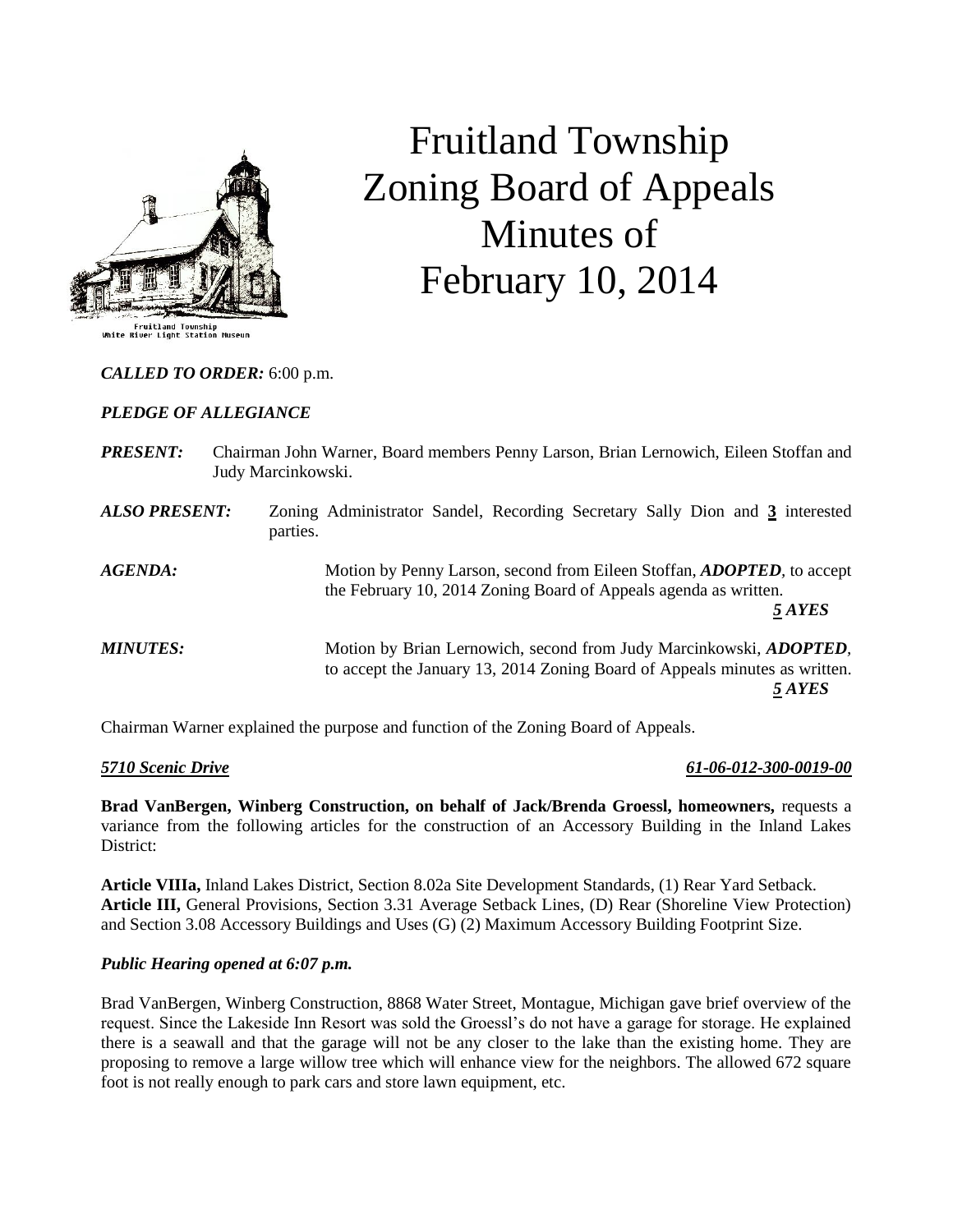Board Member Marcinkowski asked if there will be heat or plumbing in the proposed building. Brad answered not at this time.

Board Member Lernowich stated he couldn't visualize because there was too much snow to walk around.

Board Member Lernowich asked if DEQ approval was needed. Brad stated DEQ approval is not needed, however, a soil erosion permit is.

Board Member Stoffan asked if there are any garages now. Brad answered not at this time, he is not sure if there ever was years ago.

Board Member Marcinkowski asked how many feet will the garage be from the house. Brad answered from the patio at least 20', from the house approximately 28'. He also stated an existing power pole that is not shown on the plan needs to be relocated. It's on the South corner of the existing building. Zoning Administrator Sandel provided the board members an old plan he found in the parcel file which did show the power pole. It needs to be relocated because it is in the middle of the driveway for the proposed garage.

Board Member Lernowich asked about the height of the proposed garage. Brad answered the highest it would be is 15'.

Board Member Stoffan asked if there was any correspondence. Recording Secretary Dion stated no.

Chairperson Warner asked if the garage could be turned 45 degrees clockwise. Brad answered yes it could be now that the decision has been made to remove the trees. Chairperson Warner states he would like to see the proposed garage as far from the lake as possible.

Zoning Administrator Sandel explained that access for this is with an easement and that the roadway may not match where the physical easement is, it is a prescriptive easement. He stated he is sure they know the proposed garage is larger than allowed. He did check lot coverage and including the proposed garage it would be below the 25% required in this zoning. With the proposed garage the lot coverage would be somewhere between 15% and 20%. He also stated he is fairly sure that the seawall is at the Ordinary High Water Mark when the water is up.

#### *Public Comment:*

- **1. Ann Dake, 6860 South Shore Drive, on behalf of her Mother, Dolly Morton, 6880 South Shore Drive,** whose home is directly behind where the garage is proposed and shares a common lot line with the Groessl's. They **support** this plan providing at least one tree is taken out and the garage is only 1 story.
- **2. Tom Thompson, 5564 South Shore Drive,** stated that he believes existing zoning states any dwelling permitted along an inland lake shall have its lowest floor, including the basement, constructed at least four (4) feet above the ordinary high water mark. He was advised that this does not pertain to Accessory Buildings.

# *Correspondence:* None

Board Member Marcinkowski asks for clarification if the Ranch House is separate from the Lakeside Inn Resort. After short discussion it was found the Ranch House is the two story building that used to be connected to the Groessl's house with a garage that burned along with the house. The Ranch House was something that was used for overflow when Groessl's owned Lakeside Inn, however it is not part of the Lakeside Inn Resort that has been sold.

#### *Public Hearing closed at 6:36 p.m.*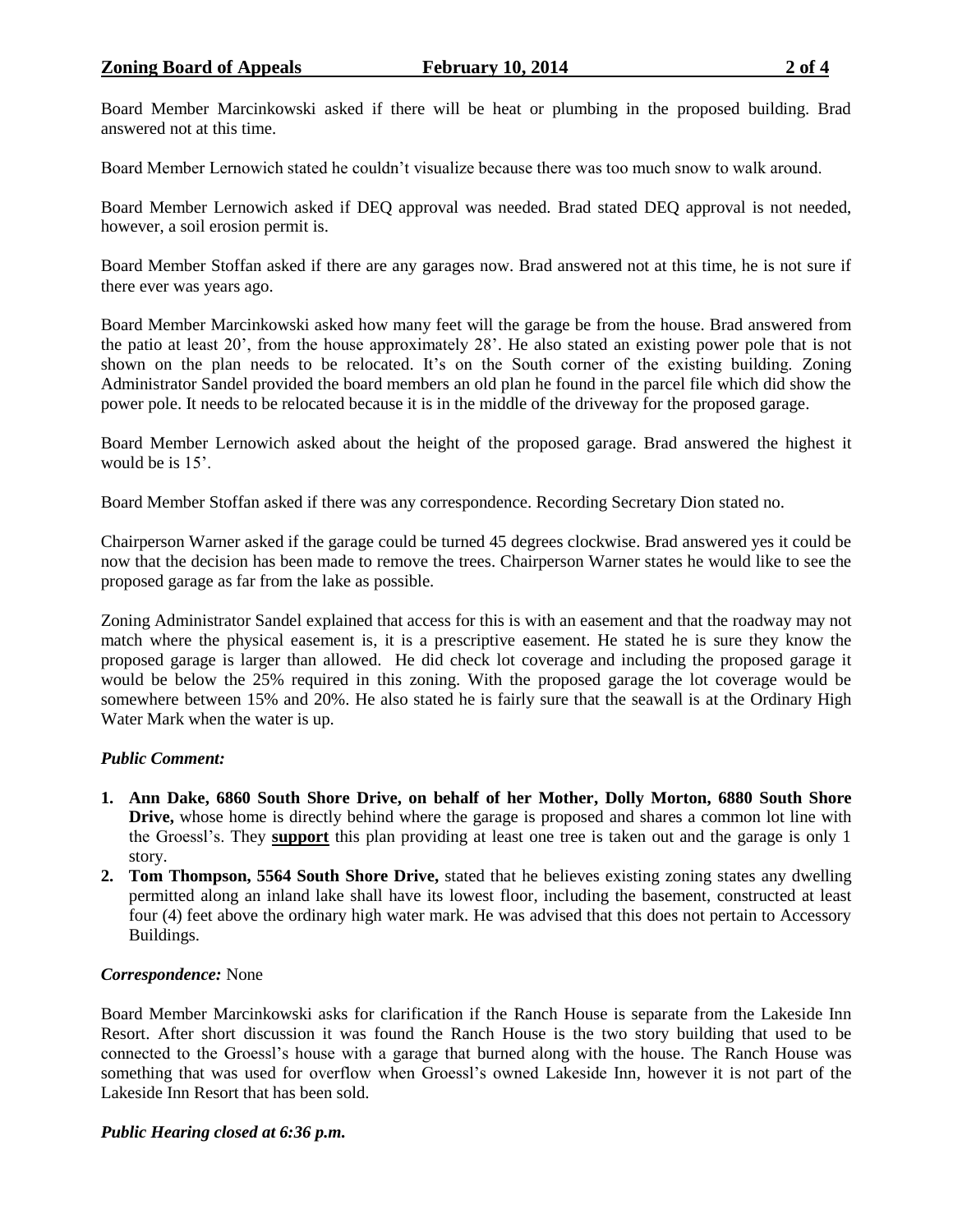The board members reviewed the review standards for variances.

It was discussed two (2) motions should be made. One (1) for the setback and one (1) for the proposed size.

Review standards for variances were reviewed again looking at the issues separately.

## *Board Comments:*

Board Members agree that the shape of this parcel is unique, that because the Mason Drain goes through this property it may not allow them to attach the garage to the existing house, and that they could build a smaller garage, zoning allows for 672 square feet.

Board Member Stoffan states her opinion is that this can't be voted on separately because the plan is the plan; we either need to vote the plan down or approve the plan. If we say yes to the setback but no to the size then we are saying no to the whole plan. It wouldn't be saying they could build something smaller.

Chairperson Warner states hearing it that way he would have to agree.

Board Member Lernowich stated it has been done that way in the past. A motion may have been made to allow a setback but state the size could only be this or that size.

Board Member Stoffan stated she doesn't believe it is the ZBA's job to redesign a plan.

Zoning Administrator Sandel asked if the public hearing could be re-opened back up so the applicant could redesign the plan if he wishes.

Board Member Stoffan stated she still doesn't think that is their job to do that, her belief was they could come back with a different plan.

Recording Secretary Dion advised they would have to reapply and pay the required fee.

Zoning Administrator Sandel stated that according to Article XIX, Board of Zoning Appeals, Section 19.06 Decisions, (I.) No application which has been denied wholly or in part by the Board shall be resubmitted for a period of one (1) year from the date of the last denial, except on the grounds of changed conditions that would significantly change the nature of the request or affect the reasons for denial first ordered by the Board.

> *Motion by Brian Lernowich, second from Eileen Stoffan, ADOPTED, to suspend rules to open public hearing for more comment.*

> > *5 AYES*

#### *Public Hearing re-opened 7:02 p.m.*

**1. Allan Dake, 6860 South Shore Drive,** he stated if the proposed garage was attached with a breezeway the only variance needed would be for the setback. Unfortunately because of the Mason Drain the County is not going to allow that. He doesn't personally care what size it is. He thinks it would be fair for the plan to be approved as submitted. Turning the proposed garage 45% does not change the distance from the water.

Brad VanBergen agreed that moving the proposed garage 45 degrees as discussed earlier will not change the setback from the lake; however, he would try and put it in the best place possible. This is a very unique situation. No one knows for sure where the easement for the drain is; some say the easement is not where the pipe is. Zoning Administrator Sandel explained there are setbacks required from such easement.